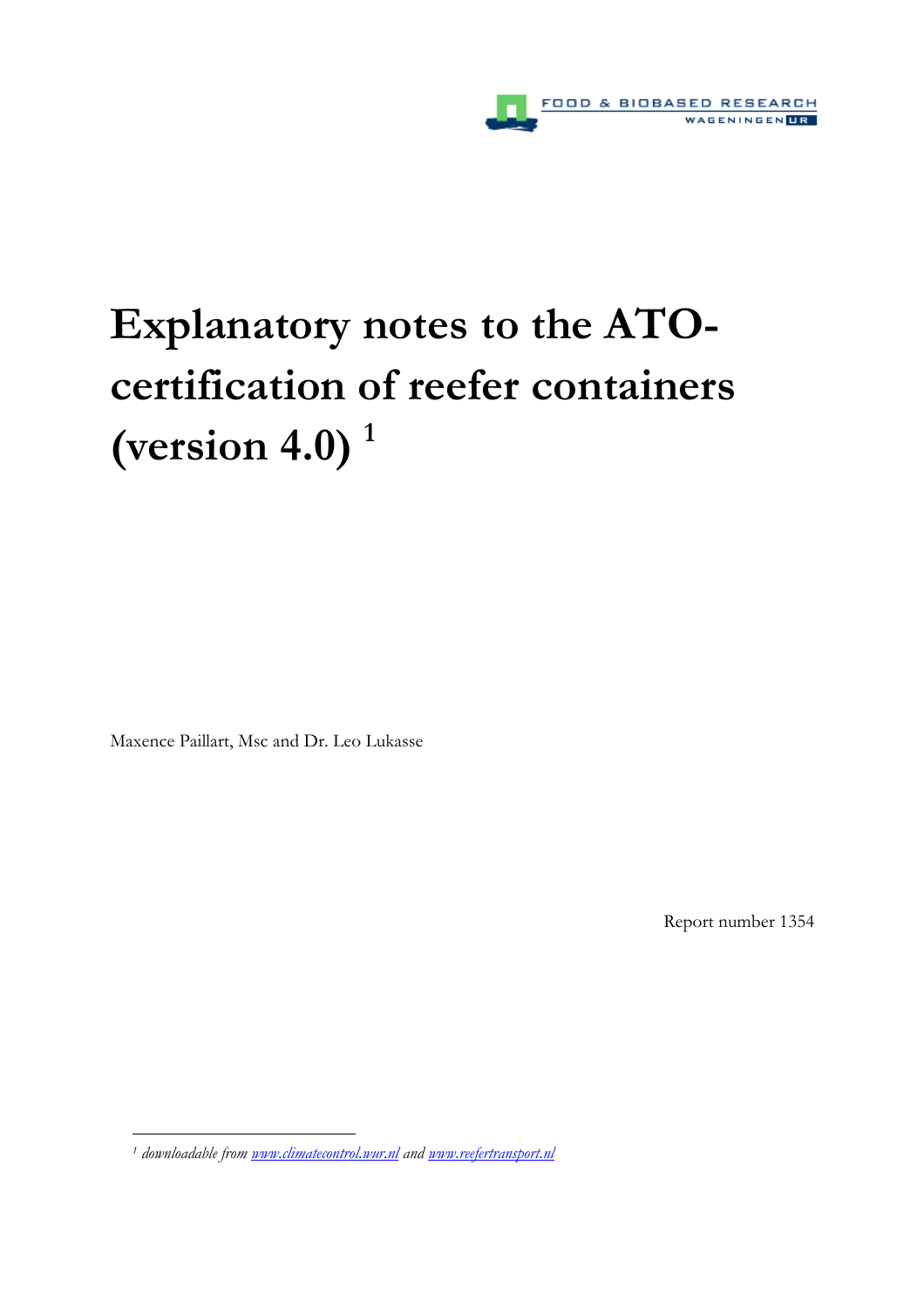# **Colophon**

| version | date | description                                 | Author(s)         |
|---------|------|---------------------------------------------|-------------------|
| 0.0     | 1996 | Explanation and motivation of existing      | Dr. Jos Sillekens |
|         |      | ATO-norms                                   |                   |
| 1.0     | 2000 | Clarity of document v0.0 improved. No       | Dr. Leo Lukasse   |
|         |      | modification of the norm                    |                   |
| 2.0     | 2007 | Clarity of document v1.0 improved. No       | Dr. Leo Lukasse   |
|         |      | modification of the norm                    |                   |
| 3.0     | 2010 | Clarity of document v2.0 improved,          | Dr. Leo Lukasse   |
|         |      | organisation name changed. No modification  |                   |
|         |      | of the norm                                 |                   |
| 4.0     | 2012 | Clarity of document v3.0 improved.          | Maxence Paillart, |
|         |      | Modification of the norm specific to reefer | Msc               |
|         |      | container equipped with 2 drain holes       |                   |

## **Document history**

| Title               | Explanatory notes to the ATO-certification of reefer containers (version 4.0) |
|---------------------|-------------------------------------------------------------------------------|
| Author(s)           | Maxence Paillart, Msc, and Dr. Leo Lukasse                                    |
| Report number       | 1354                                                                          |
| <b>ISBN</b>         | N.A.                                                                          |
| Date of publication | September 2012                                                                |
| Confidentiality     | No                                                                            |
| Project code        | 6239000400                                                                    |
| Approved by         | Ir. J.E. de Kramer Cuppen                                                     |
|                     |                                                                               |

Wageningen UR Food & Biobased Research P.O. Box 17 NL-6700 AA Wageningen Tel: +31 (0)317 480 084 E-mail: info.fbr@wur.nl, ReeferCertification.ATO@wur.nl Internet: www.climatecontrol.wur.nl, www.reefertransport.nl

© Wageningen UR Food & Biobased Research

Alle rechten voorbehouden. Niets uit deze uitgave mag worden verveelvoudigd, opgeslagen in een geautomatiseerd gegevensbestand of openbaar gemaakt in enige vorm of op enige wijze, hetzij elektronisch, hetzij mechanisch, door fotokopieën, opnamen of enige andere manier, zonder voorafgaande schriftelijke toestemming van de uitgever. De uitgever aanvaardt geen aansprakelijkheid voor eventuele fouten of onvolkomenheden.

*All rights reserved. No part of this publication may be reproduced, stored in a retrieval system of any nature, or transmitted, in any form or by any means, electronic, mechanical, photocopying, recording or otherwise, without the prior permission of the publisher. The publisher does not accept any liability for possible errors or inaccuracies in this manual.*

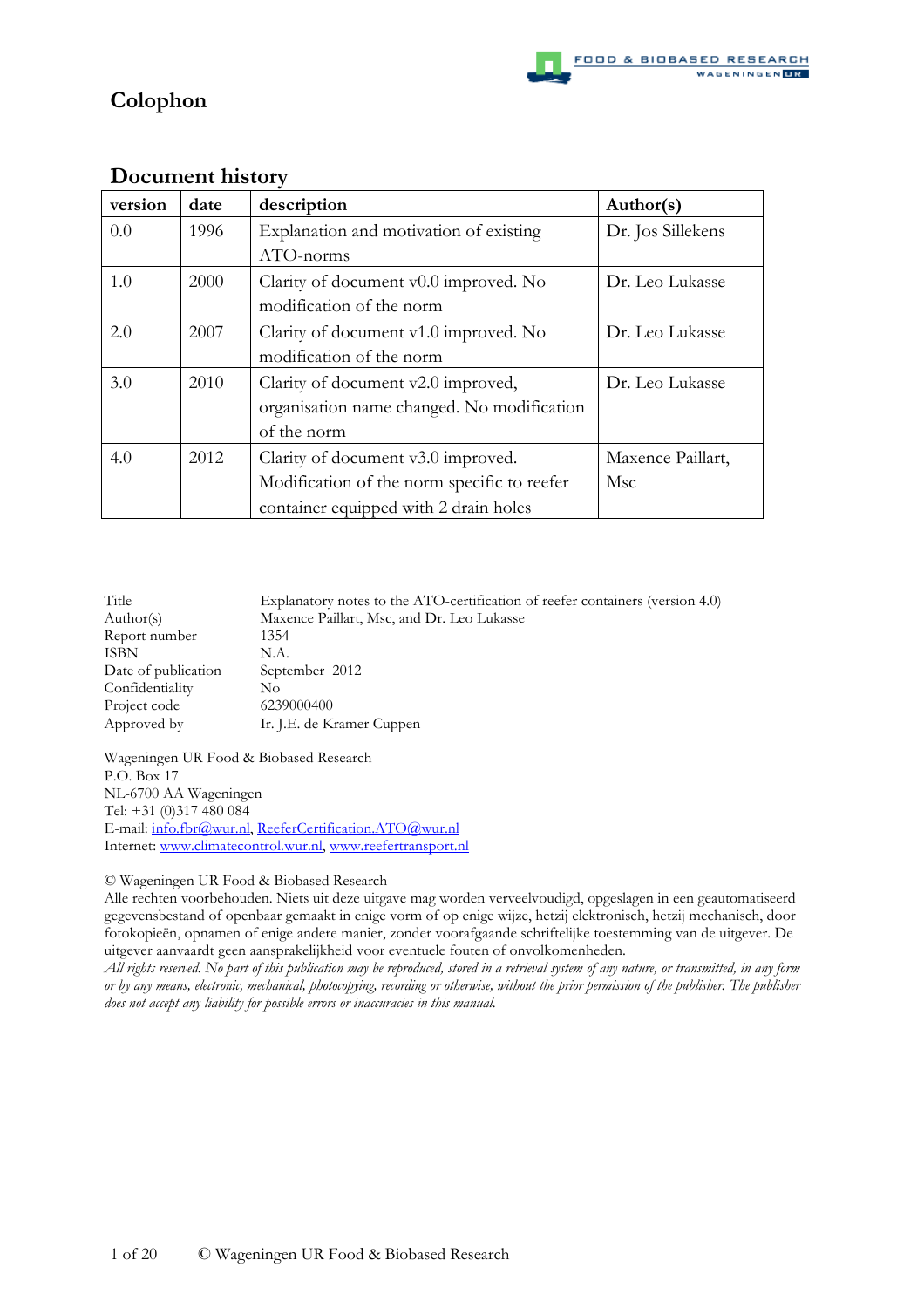

# **Content**

|              | Summary    |                                                                                  | 3              |
|--------------|------------|----------------------------------------------------------------------------------|----------------|
| $\mathbf{1}$ |            | Introduction                                                                     | $\overline{4}$ |
|              | 1.1        | The ATO certification program at a glance                                        | 4              |
|              | 1.2        | History                                                                          | $\overline{4}$ |
|              |            | 2 Climate aspects important to flowerbulbs                                       | 6              |
|              |            | 3 Requirements for ATO approval of refrigerated containers                       | 9              |
|              | 3.1        | Additional recommendations for reefer purchasers and unit manufacturers          | 10             |
|              |            | 4 A guideline on how to perform the ATO-test                                     | 11             |
|              | 4.1        | Instrumentation                                                                  | 11             |
|              | 4.2        | Advised test procedure                                                           | 11             |
|              | 4.3        | Calculation of fresh air exchange and – circulation fold from the collected data | 13             |
| $5^{\circ}$  |            | Remarks on the items indicated in the test report                                | 14             |
|              | 5.1        | General Information                                                              | 14             |
|              | 5.2        | Information about the reefer unit                                                | 14             |
|              | 5.3        | Information about the boxes                                                      | 15             |
|              | 5.4        | Information on air circulation and fresh air exchange                            | 16             |
|              | Disclaimer |                                                                                  | 17             |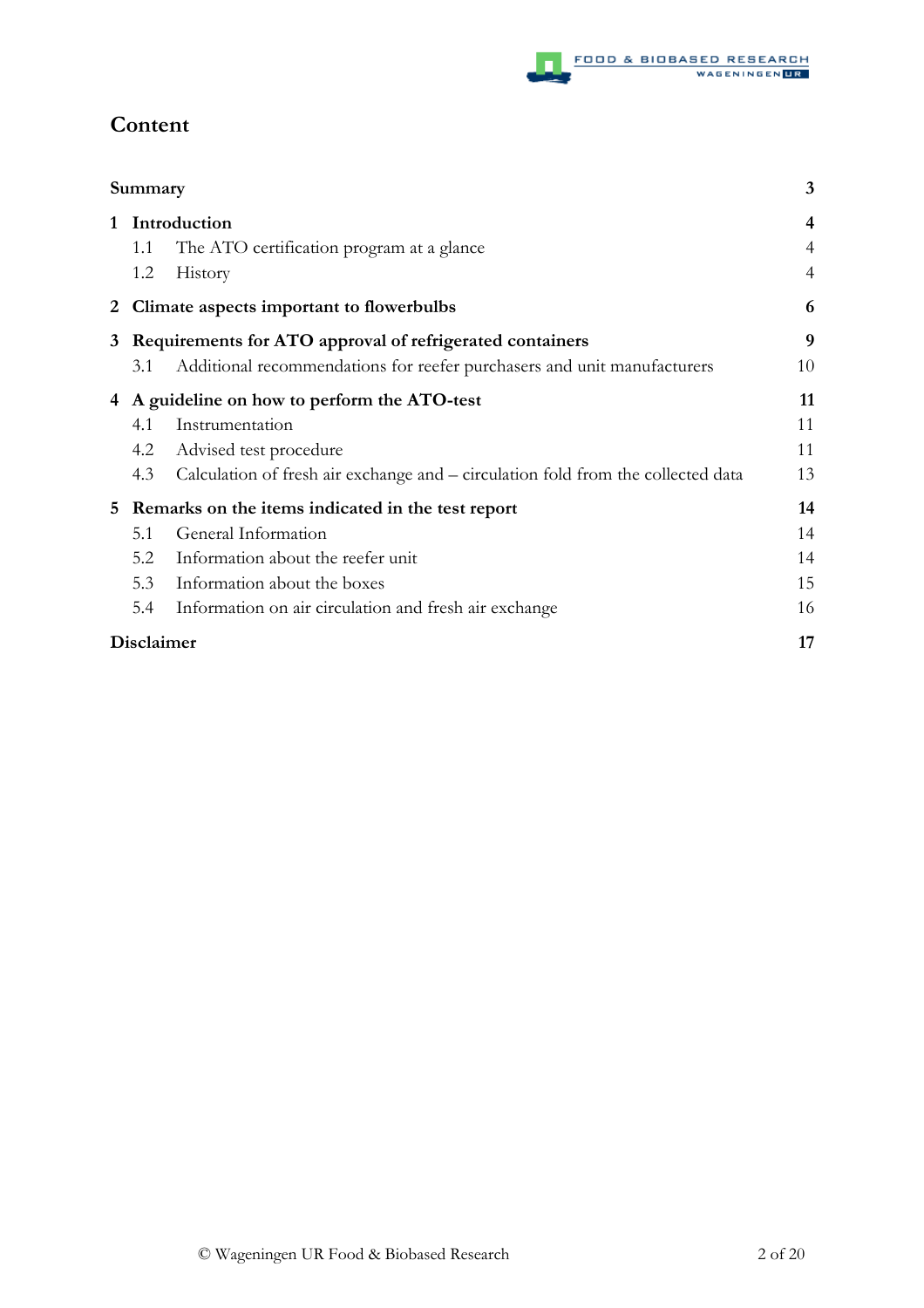## **Summary**

Intercontinental transport of flowerbulbs in general takes place in climate controlled seagoing reefer containers. A shipment may take two up to six weeks. To maintain quality during this time span proper climate inside the container is important. ATO certification yields a quality assurance on aspects not covered in other standards or certification schemes, and primarily of interest to flowerbulb shipments. The ATO approval of containers for the transportation of flowerbulbs is solely based on characteristics influencing the gas conditions (fresh air exchange), temperature spread (air circulation and T-bar height), and moisture inside the container box (drain holes).

Climate aspects important to flowerbulbs are temperature, relative humidity (RH) and gas concentration, especially ethylene, inside the container. It depends on the species, cultivar and stage of life which aspect is most important in a specific shipment. The two large-volume flowerbulb species, tulip and lilium (lily), make up for about 50% of the total flowerbulb shipments. Lily bulbs are generally transported in peat at temperatures just below 0 °C. They are more temperature-critical than most other commodities. Tulip bulbs may be shipped at a any temperature between +5 °C and +22 °C (Table 1), depending on the bulbs' stage of life (=  $\pm$ season), variety, and receiver's purpose of use. Tulip bulbs are sensitive to too high relative humidity and to elevated concentrations of the plant hormone ethylene. The remedy for removal of ethylene is abundant air exchange of the container, requiring fresh air exchange folds not seen in any other commodity.

To make sure that a container is suitable for flowerbulb transportation, Wageningen UR issues internationally accepted ATO-certificates when its requirements on air circulation, air exchange, T-bar height and number of drain holes are met.

The requirements for ATO certification are:

- 1. Fresh air exchange of empty container (at  $400V/50Hz$ ) at least 2.6 m<sup>3</sup>/h per m<sup>3</sup> internal container volume.
- 2. Air circulation inside empty container (at  $400V/50Hz$ ) at least  $40 \text{ m}^3/\text{h}$  per m<sup>3</sup> internal container volume.
- 3. Height of T-bars in 40 ft. containers at least 60 mm, in 20 ft. containers at least 30 mm.
- 4. Four drain holes in the corners.

ATO certificate can also be allowed to container equipped to only 2 drain holes. In this case, the reefer containers are only suitable under the following conditions:

- To shipment of non-frozen flower bulbs staying within moderate climate zones during the whole trip. Moderate climate zones are by definition located above the Tropic of Cancer in the north hemisphere or under the Tropic of Capricorn in the south hemisphere.

- To any destinations for the transport of frozen lily bulbs.

Basically only two measurement devices are needed for ATO testing: a tape measure and an anemometer. After measurement of air velocities and dimensions some basic formulas are used to calculate the measured air exchange – and circulation fold. An ATO test report is divided in 4 parts: general information, information about the unit, information about the box and information on air circulation and air exchange. Besides measured T-bar height and observed number of drain holes the information on air circulation and air exchange is decisive for ATO certification: do fresh air exchange and air circulation capacity suffice to meet the ATOstandards?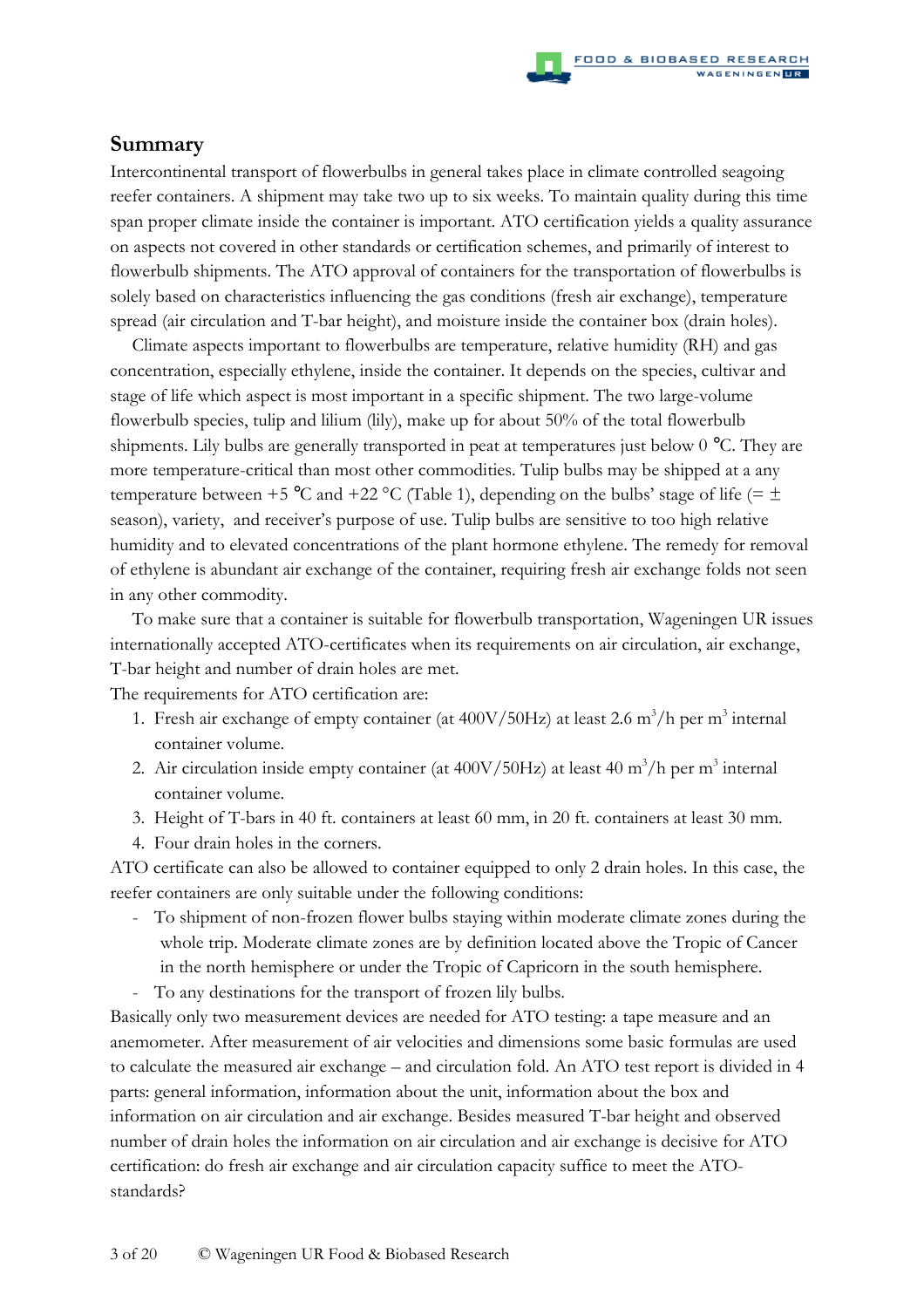## **1 Introduction**

Overseas transport of flowerbulbs in general takes place in climate controlled seagoing reefer containers. Three types of containers are employed for this purpose: the 20 *ft* container, with an internal volume of 30  $m^3$ , the 40  $ft$  container, with an internal volume of about 60  $m^3$ , and the 40  $ft$ high cube container, with an internal volume of about 65 *m 3* . Intercontinental transport takes some two up to six weeks. To maintain quality during this time span proper climate inside the container is important.

## **1.1 The ATO certification program at a glance**

ATO certification yields a quality assurance on aspects not covered in other standards or certification schemes, and primarily of interest to flowerbulb shipments. As can be seen from the requirements in chapter 3, the approval of containers for the transportation of flowerbulbs is solely based on characteristics influencing the gas conditions (fresh air exchange), temperature spread (air circulation and T-bar height), and moisture inside the container box (drain holes). The ATO-certificate is additional to other certificates which cover issues like mechanical strength of containers, hazards at sea, and biological and toxicological risks connected with the transportation of foodstuffs.

The required testing procedure has been specified in a way that it can be done in the field. This means that the required measurements to determine the air circulation rate and the air exchange rate in container boxes are performed on empty containers at container depots or workshops for the maintenance of container equipment. Testing of containers under laboratory conditions for this purpose would have made the certification scheme more accurate, but also more complicated and expensive. For the same purpose of enabling testing in as many locations as possible the requirements for flowerbulbs in reefer containers on board of vessels (60 Hz power supply) have been translated to requirements for empty containers running at either 60 Hz or 50 Hz electrical power supply (like supplied in on-land situations around the world).

The requirements (see chapter 3) mention optimal conditions and acceptable conditions. With these requirements for ideally and acceptably equipped reefers, the containers are labelled as very good, good, just acceptable, acceptable and not acceptable.

## **1.2 History**

The ATO-certification of containers for the carriage of flowerbulbs has been introduced in the 1970's in order to keep the quality of the flowerbulbs optimal during transit. A second motivation was the reduction of risk for insurance companies involved in insuring flowerbulbs during transit, by excluding the use of inferior containers. As a result there is quite a difference in fee to insure a load of flowerbulbs during a carriage over sea by means of an ATO-certified or a not ATO-certified container.

The requirements for the certification were agreed upon in The Netherlands by the Laboratory for Flowerbulb Research (currently PPO, part of Wageningen UR), the Sprenger Institute (later integrated in ATO and since 2003 part of Wageningen UR) and the Transport Advisory Bureau of the Flowerbulb Shippers Association at Rotterdam (later represented by Anthos, The Royal Dutch Wholesalers Association for Flowerbulbs and Nursery Stock). Initially Sprenger Institute was charged with the inspection of the containers and the issuance of the certificates of approval. Nowadays that duty of Sprenger Institute is fulfilled by Wageningen UR.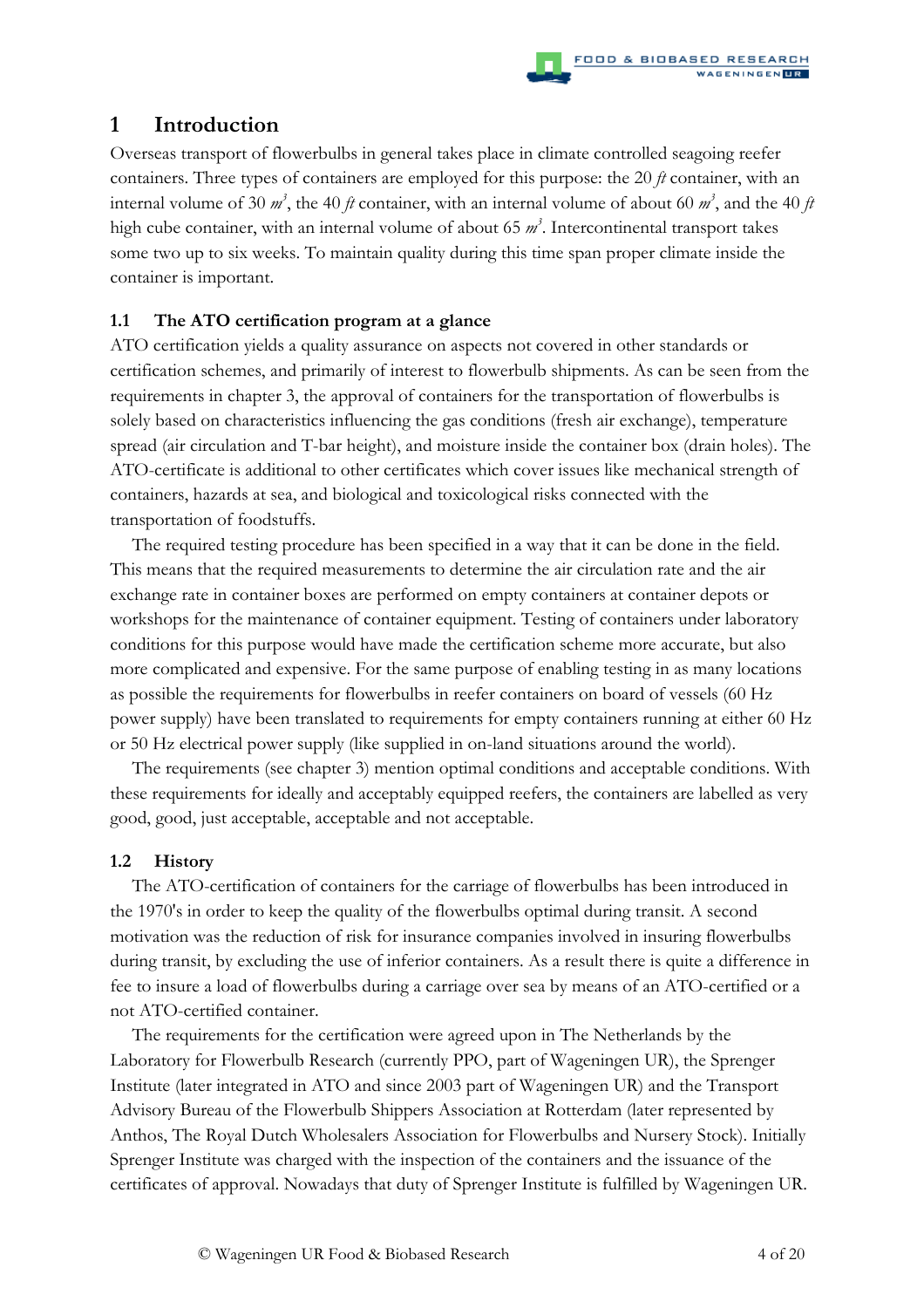In order to facilitate the certification of containers for companies which own large series of similar containers and have building programmes running at factories for the construction of those containers a change of procedure has been introduced in the year 1992. Instead of approval afterwards the test procedure and certification can be performed at the moment the container leaves the factory. For that situation ATO accepts data according to the test report in the appendix (page 17). The data can be collected by anyone, on precedent that surveyors from classification societies like ABS or Bureau Veritas witness and endorse that the test procedure is ran according to our prescription. Data must then be submitted by the classification society through www.reefertransport.nl, after which Wageningen UR checks the data and issues the ATO-certificates if the data meet the standard.

First the Royal Dutch Wholesalers Association for Flowerbulbs and Nursery Stocks kept hardcopy records of the certified reefer containers in the world and was equipped to inform shippers and insurance companies directly on request. Nowadays this is fully automated by a link from their website www.anthos.org to the public part of the database maintained by Wageningen UR at www.reefertransport.nl.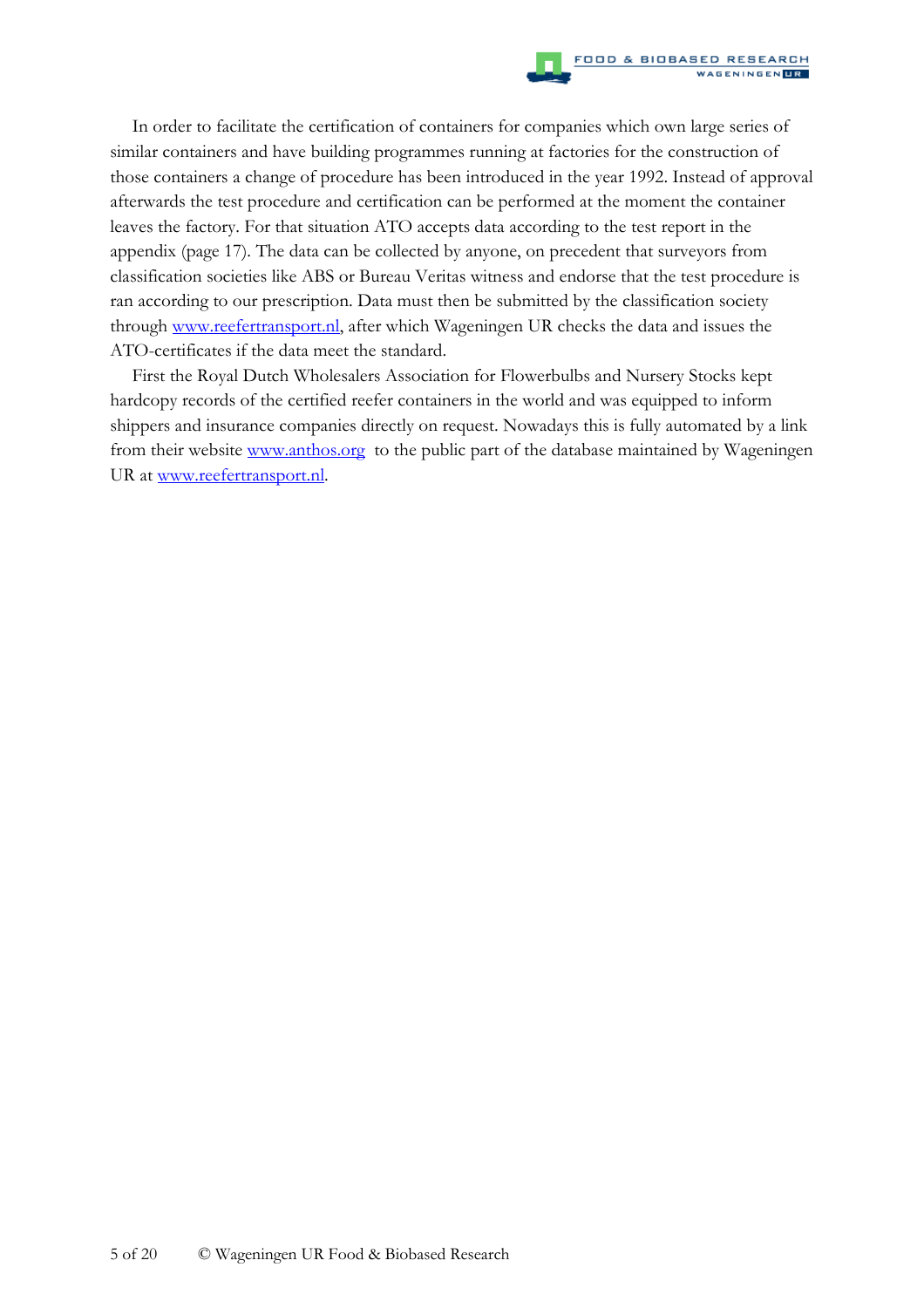

## **2 Climate aspects important to flowerbulbs**

Climate aspects important to flowerbulbs are temperature, relative humidity (RH) and gas concentration, especially ethylene, inside the container. It depends on the species, cultivar and stage of life which aspect is most important in a specific shipment. Some broad categories are indicated in Table 1.

| bulb species | temperature      | important aspects                                   |
|--------------|------------------|-----------------------------------------------------|
| lily         | $-2 \sim +2$ °C  | temperature                                         |
| tulip        | $+5 \sim +22$ °C | temperature, ethylene, RH (60 $\sim$ 75%)           |
| others       |                  | +1.5 ~ +30 °C   often temperature and RH (60 ~ 75%) |

**Table 1, bulb categories, typical temperatures and important aspects.** 

Tulips make up for 32% of the volume, followed by lily (19%), gladiolus (12%), daffodil (7%), and quite a lot of other species with smaller volumes. The two large-volume flowerbulb species, tulip and lilium (lily), make up for about 50% of the total shipments. Lily bulbs are generally transported in peat at temperatures just below 0 °C. They are more temperature-critical than most other commodities. The temperature should be maintained in a very narrow band: too high

temperature causes sprouting (Fig. 1), too low temperature causes freezing injury (Fig. 2). Freezing injury is only visible after cutting the bulb and inspecting its interior. Therefore samples of lily bulb shipments are routinely cut and analyzed after shipment. Sprouting is pretty often observed upon arrival, especially near the container doors. Both freezing injury and sprouting are visible



**Fig. 1, sprouting of lily bulbs.** 

immediately after arrival. Abundant air circulation and sufficiently high T-bars to allow supply air to flow all the way to the container doors are essential for lily bulbs.

In some case, lily bulbs can also be shipped at set points just above 0°C, usually between 0 and + 2˚C. Non-frozen lily bulbs are not fully dormant and not always packed in moist peat. Nonfrozen lily bulbs mays till produce quite some moisture. The excess moisture is removed via the 4 opened drain-holes.



**Fig. 2, freezing injury lily bulbs.** 

Tulip bulbs may be shipped at any temperature between  $+5$  °C and  $+22$  °C (Table 1), depending on the bulbs' stage of life ( $=\pm$  season), variety, and receiver's purpose of use. Tulip bulbs are sensitive to too high relative humidity and to elevated concentrations of the plant hormone ethylene. At the same time Fusarium-infected tulip bulbs produce ethylene and some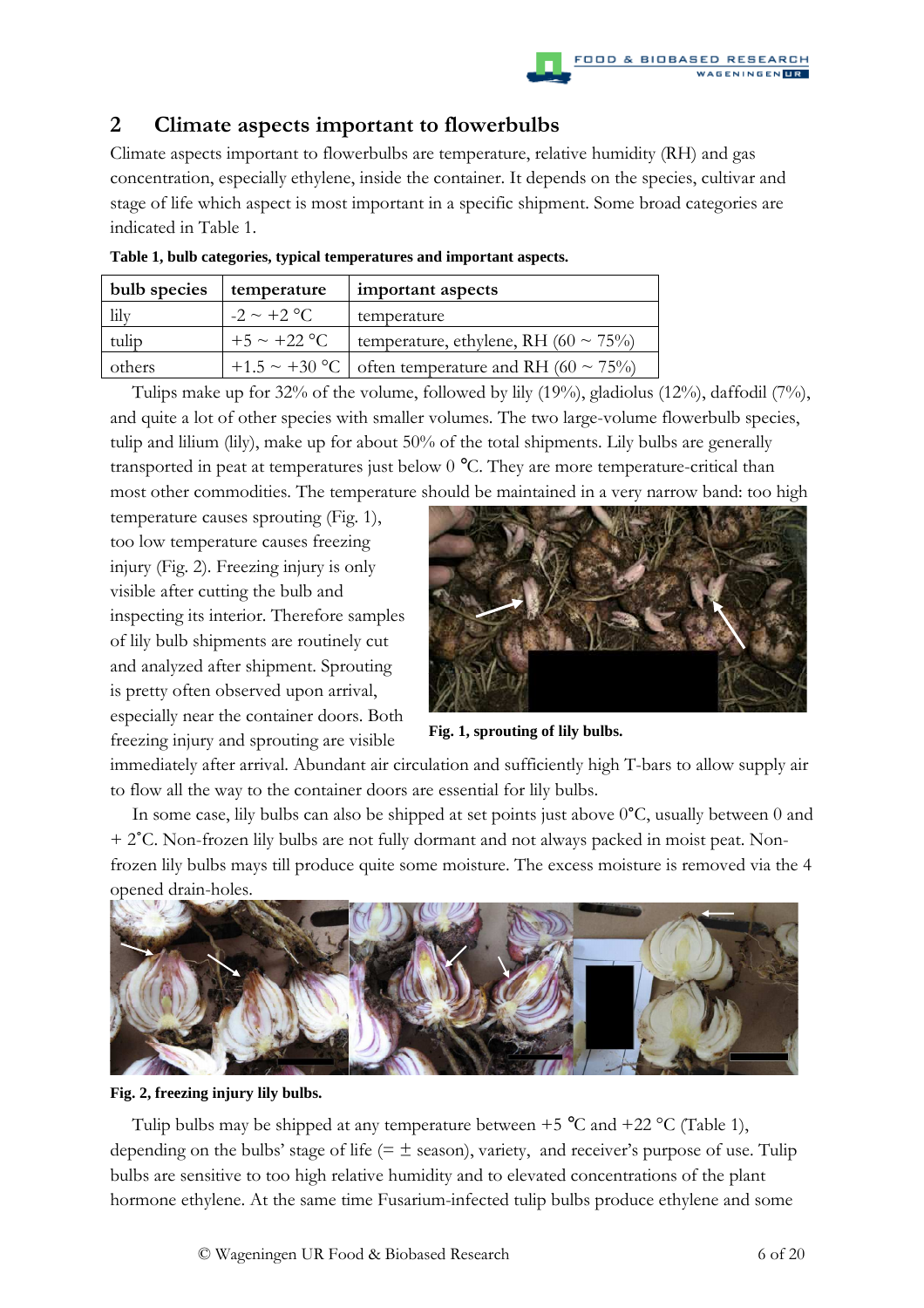

degree of Fusarium infection is inevitable (Fig. 3). Ethylene levels higher than 0.1 parts per million may negatively influence the bulbs. The damage only comes to light later on in the flowering stage: small and partly developed flowers (Fig. 4).





**Fig. 3, fusarium-infected tulip bulbs. Fig. 4, poor flowering due to ethylene damage during transport.** 

The remedy for removal of ethylene is abundant fresh air exchange of the container, requiring air exchange folds not seen in any other commodity. In principle also ethylene removal by scrubbers or reducing the bulbs' ethylene sensitivity by using ethylene blockers could be a possibility, but at present no reliable and cost-effective system is available to perform that task.

Another common source of cargo damages is the growth of moulds (Penicillium) on flowerbulbs (Fig. 5). This is related to too high relative humidity in the container, and especially happens to tulip and iris bulbs. Though Penicillium is harmless to the bulb it is an aesthetical problem, especially when the bulbs are meant to be sold to consumers, instead of flower growers. Moreover it may come together with root growth (Fig. 6), especially in case of bulbs shipped at lower temperatures, which does much more harm to the bulb quality.



**Fig. 5, Penicillium on tulip bulbs due to moist environment.** 



**Fig. 6, root growth (arrow) of tulip bulb, together with Penicillium.** 

Reduction of relative humidity to  $60 - 75\%$  is important to many flowerbulbs, but not to lily bulbs, therefore dehumidification is requested for most flowerbulb shipments. Bad experience has learned that four drain holes (in each corner) are a necessity in order to drain off liquid water in case it enters the container from whatever origin.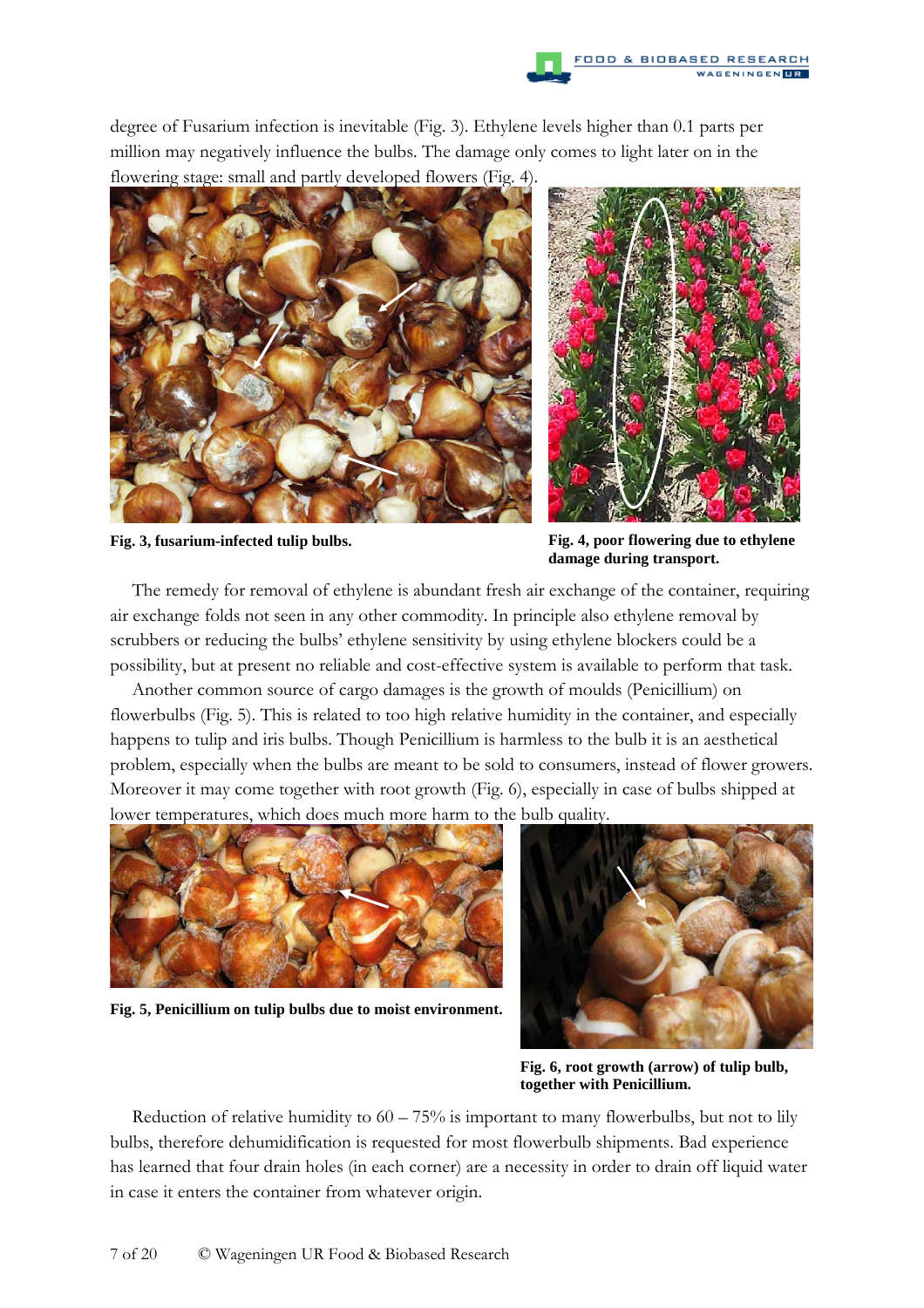

From the description above it will be clear that the transport of flowerbulbs imposes several strict demands on the reefer container in which they are shipped. To make sure that a container is suitable for flowerbulb transportation, Wageningen UR issues internationally accepted ATO-

certificates when its requirements on air circulation, air exchange, T-bar height and number of drain holes are met. Besides, the certificates also state the optimal settings for fresh air exchange. An ATO-certified container is suitable for transporting flowerbulbs to overseas areas, but the specifications are also relevant to other sensitive cargoes. The importance of the certification system is widely recognized by container companies, shippers, growers, insurance companies, container manufacturers, and others.

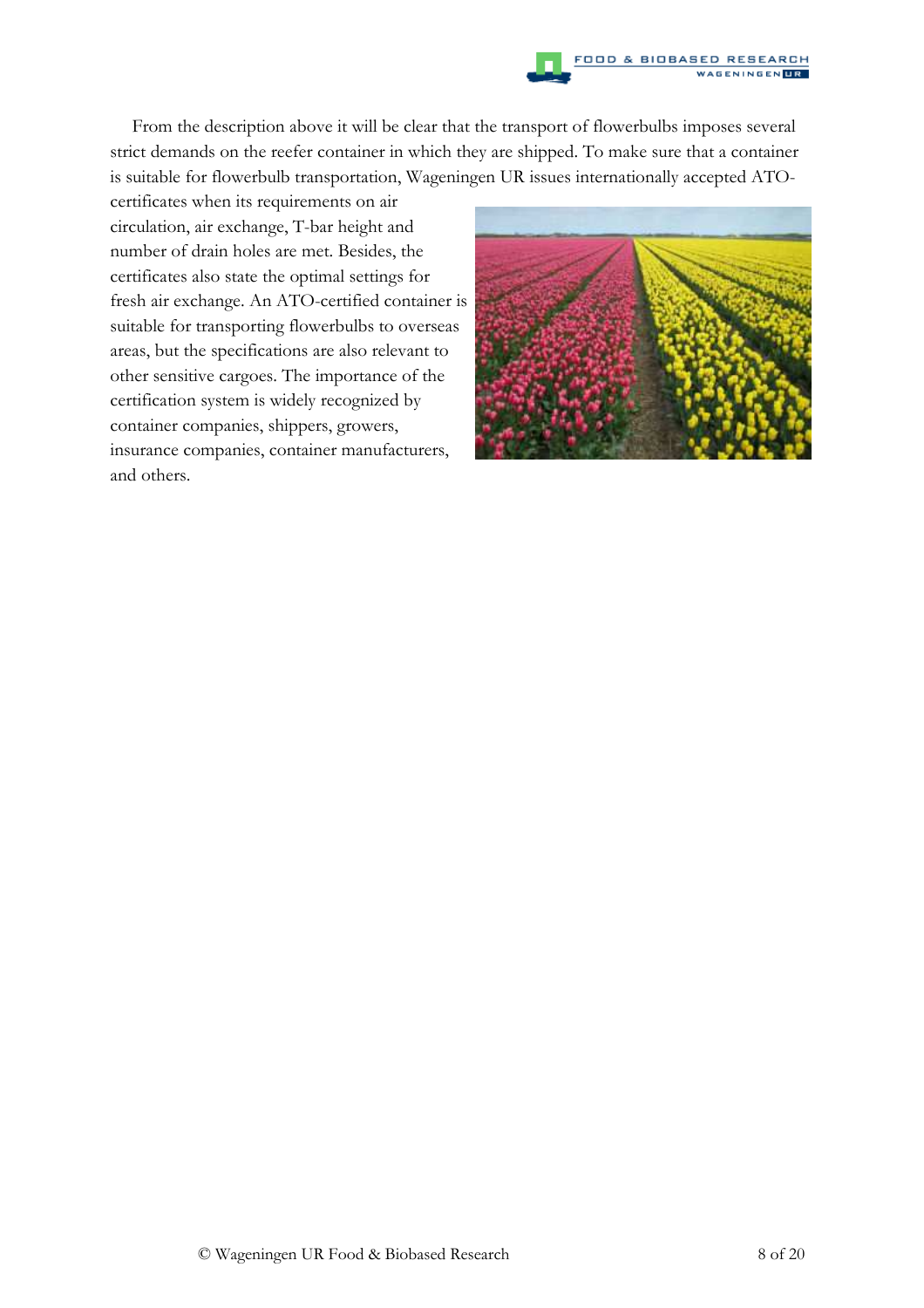

## **3 Requirements for ATO approval of refrigerated containers**

The requirements for ATO certification are:

- 1. Fresh air exchange of empty container (at  $400V/50Hz$ ) at least 2.6 m<sup>3</sup>/h per m<sup>3</sup> internal container volume.
- 2. Air circulation inside empty container (at  $400V/50Hz$ ) at least  $40 \text{ m}^3/\text{h}$  per m<sup>3</sup> internal container volume.
- 3. Height of T-bars in 40 ft. containers at least 60 mm, in 20 ft. containers at least 30 mm.
- 4. Four drain holes in the corners.

If container meets the previous requirements, the ATO certificate allows the transport of any flower bulbs to any destinations all around the world.

What will happen if a container has less than 4 drain holes? For some reasons, few reefer containers have been built the last few years with only 2 drain

holes. Although these containers fulfil the air exchange, air circulation and the height of T-bars requirements, they are



**Fig. 7, classification of fresh air exchange capacity.** 

ATO-certified for transport of flowers bulbs under specific restrictions. Under these conditions, reefer container is classified as "only suitable for frozen lily bulbs or for moderate climate". This rule properly covers flower bulb shipments respecting the following conditions:

- To any destination for frozen lily bulbs when and only when the reefer unit setting are:
	- o Temperature setpoint below 0˚C, and
	- o Fresh air exchange closed, and
	- o Dehumidification OFF
- To shipment through moderate climate zones for any non-frozen (Setpoint ≥0°C) flowerbulb shipment. The shipment has to stay within the moderate climate zone during the whole trip. The moderate climate zones are located or above the Tropic of Cancer in the North hemisphere or under the Tropic of Capricorn in the South hemisphere. In the Dutch flowerbulb export practice that actually boils down to 'only suited for exports to the US East coast'.

How is air velocity data collected at 60 Hz power supply handled? The measured air velocities are divided by 1.2, the values thus obtained must meet requirement 1 and 2 mentioned above.

Some fine-tuning is applied to norm 1 through 3 according to Fig. 7 through Fig. 9 below. For container owners, unit - and box manufacturers the far most important concern should be to avoid ending up in the class 'not acceptable'.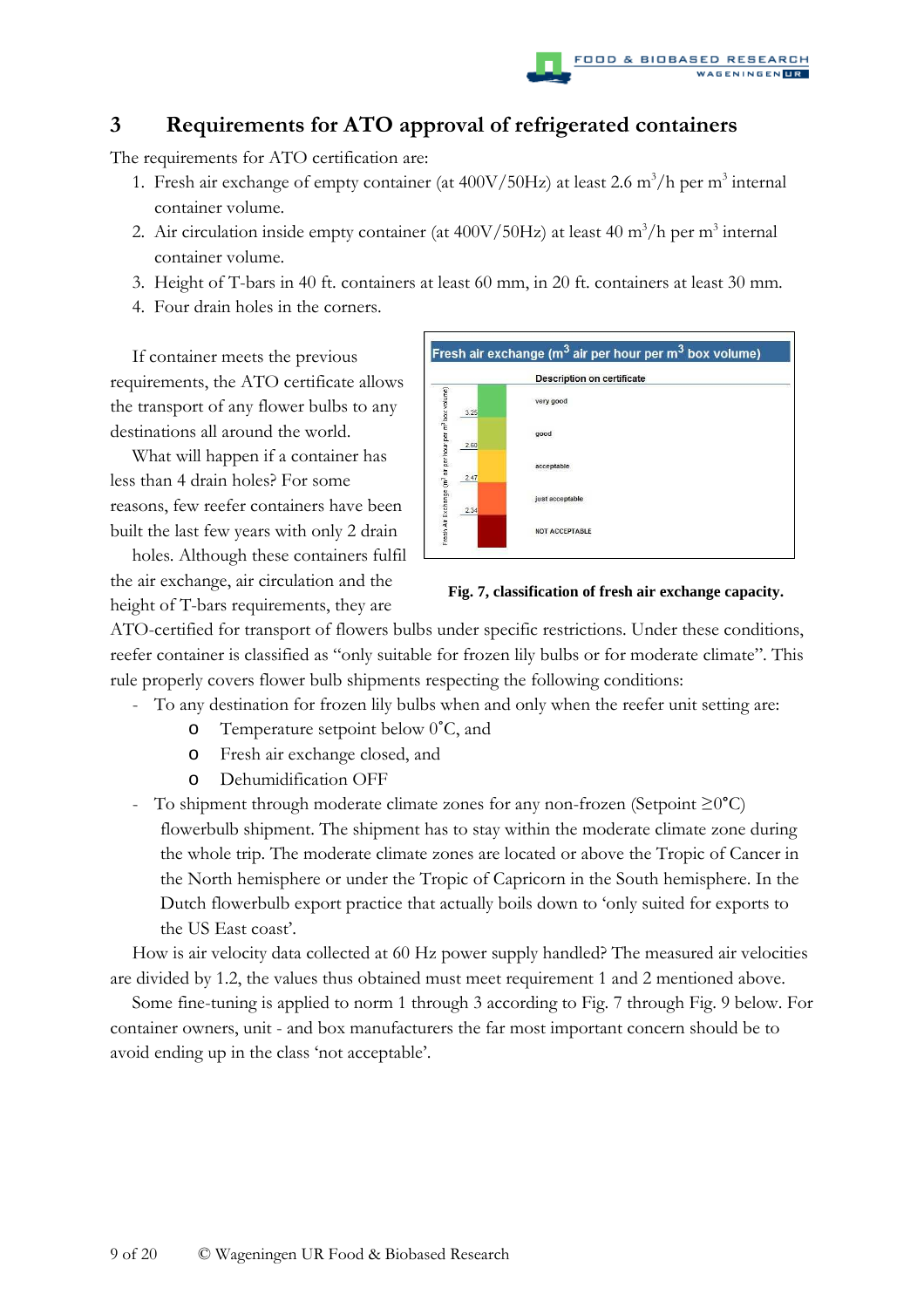



## **3.1 Additional recommendations for reefer purchasers and unit manufacturers**

Below some additional issues are listed which are relevant to flowerbulb shipment, while they are not (yet) covered by criteria in ATO-certification:

- Accurate control of supply air temperature in a bandwidth of  $\pm$  0.25 °C around setpoint.
- The relevant range of temperature settings ranges from -3  $^{\circ}$ C to +30  $^{\circ}$ C.
- A possibility for dehumidification of supply air. The optimal relative humidity for most flowerbulbs is  $60 - 75\%$  (lily bulbs are shipped without dehumidification).
- Avoid short-circuiting from fresh air outlet to inlet by proper design of fresh air vents.
- Minimize differences in supply air velocity upon entry into the T-bars.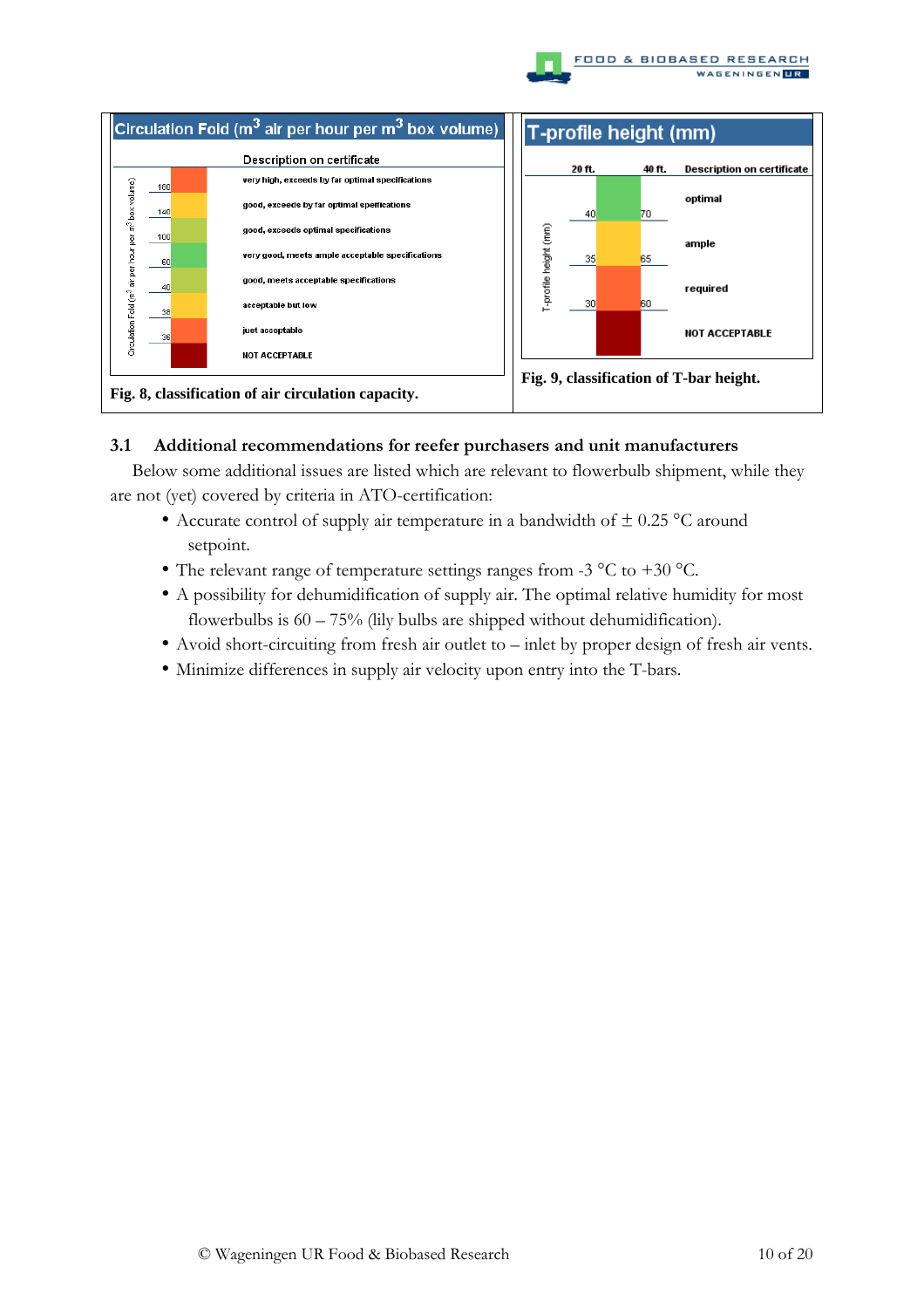## **4 A guideline on how to perform the ATO-test**

## **4.1 Instrumentation**

Only two measuring instruments are necessary to perform the ATO test:

1: Tape measure – to measure internal length, width and height of the box and T-bar height, pitch and opening.

 2: Anemometer – to measure air velocities from which air circulation and – fresh air exchange can be calculated. For example a testo400 data logger (Fig. 10) in combination with a hot wire probe (Fig. 11) is perfectly suited. The air velocities measured in reefer containers range from about 1 till 15 *m/s*.

The anemometer needs a yearly recalibration. Anyone could generate a table of measurements and call it a calibration certificate. To avoid being misled check whether the certificate is issued under ISO17025 and reads 'The results are traceable to international standards'.

By default, air velocity sensors are calibrated at  $+20\degree$ C and 1 atm pressure, which is referred to as the standard temperature and pressure (STP), or Normal temperature and pressure (NTP). However if one knows in advance that measurements will always take place at +15 °C then better request calibration at  $+15$  °C.





**Fig. 10, testo400 handheld datalogger. Fig. 11, hot wire probe.** 

#### **4.2 Advised test procedure**

Advised chronological steps in ATO-testing:

- 1. Start the reefer unit at 400V / 50Hz, set temperature +15  $^{\circ}$ C and fans running in high speed with container doors closed and vents fully opened.
- 2. Wait sufficiently long for the internal box temperatures (and fresh air exchange rates) to stabilize at +15°C.
- 3. Take a tube with tube length 70 cm, diameter 12 cm, and smooth inner surface. Drill a small hole 10 cm from the tube's end, just big enough to allow your anemometer sensor to be inserted.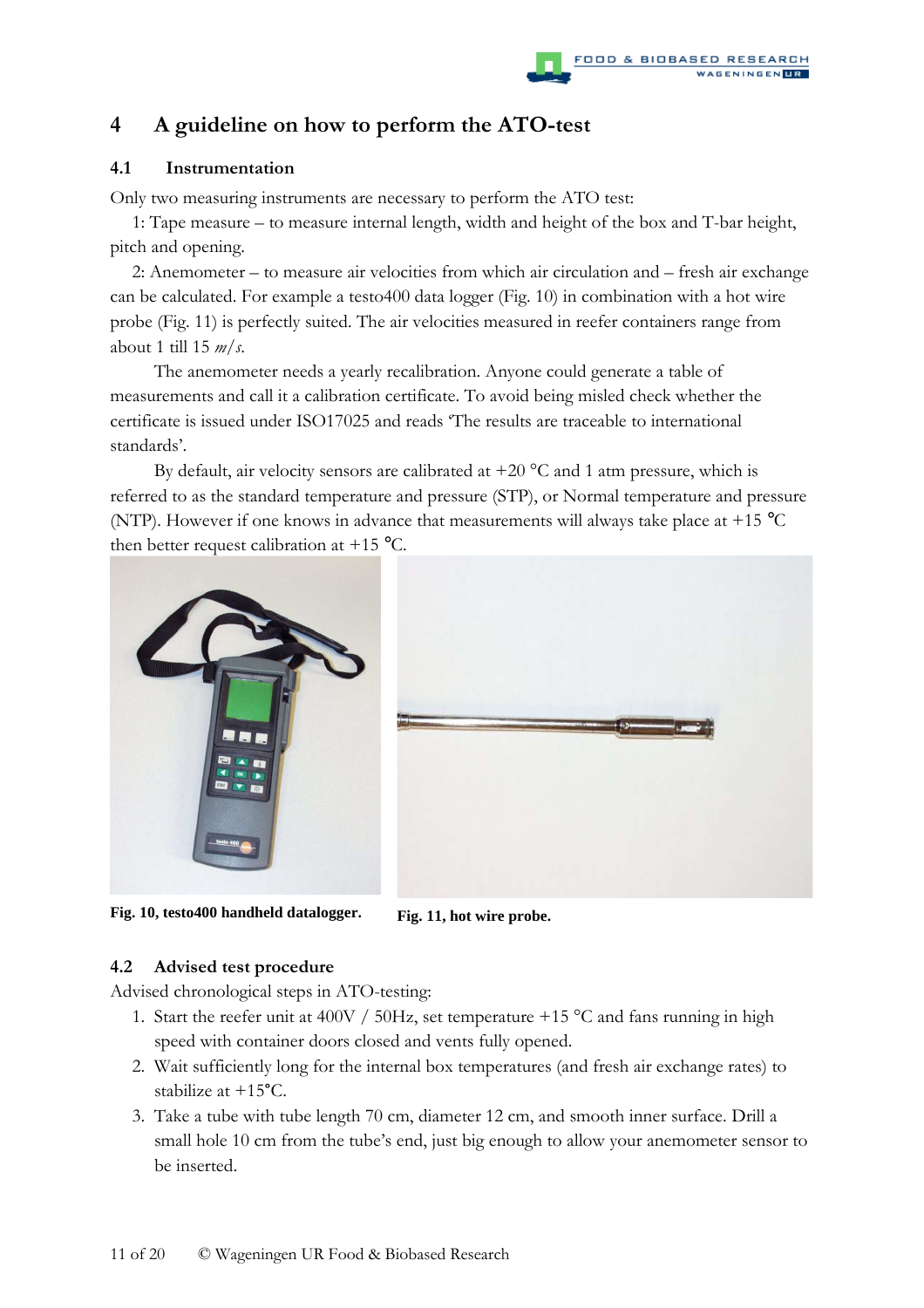- 4. Connect correctly the tube to the fresh air outlet with the small hole in the tube wall about 60 cm from the outlet vent (Fig. 12). Make sure that no leakage occurs between the fresh air exchange panel and the opening of the tube. Subsequently measure air velocity through the small hole at at least 3, but preferably 5, locations in the tube's cross section, e.g.  $\pm$  1, 3 and 5 cm from the tube wall. Hints:
	- a. Allow the probe sufficient time to reach the temperature of the air flow in which it is measuring the velocity (check read temperature on display, usually 30 seconds suffices).
	- b. Mind how you hold the probe in your warm hand: don't heat the probe with your body warmth*.*
	- c. Modern instruments like the Testo400 can give mean results over a predefined time interval. Use that function to take time-averaged measurements over e.g. 30 seconds in case the airflow fluctuates.
- 5. Repeat step 4 at the fresh air inlet. One difference from the measurement at the outlet vent: For the inlet take the same tube but turn it around, the hole for the anemometer 10 cm from the inlet vent. Hint:
	- a. If a serious difference, say more than 20%, occurs between in- and outlet measurements then allow the internal box temperatures some more time to stabilize and go back to step 3.
- 6. Close the vents, open the container doors and cover the first 50 cm of the T-bars at the reefer unit side with e.g. aluminium plating.
- 7. Measure air velocity in the centre of each air duct between two T-bars at the end of the plating covering the T-bar (Fig. 13).
- 8. Measure air velocity at 5 locations evenly distributed over the return air opening. Remark: a. These data may be used to check the supply air velocities measured in the T-bars.
- 9. Measure length and width of return air opening above bulkhead.
- 10.Measure internal length, width and height of the box.
- 11.Measure height, pitch and opening of T-bars (Fig. 14).
- 12.Fill out the remaining fields in the test report (section 0, p. 17).
- 13.Submit data to www.reefertransport.nl.



**Fig. 12, air speed measurement of fresh air outlet vent (step 4).** 



**Fig. 13, plating covering first 50 cm of T-bar for air circulation measurement (step 7 above).**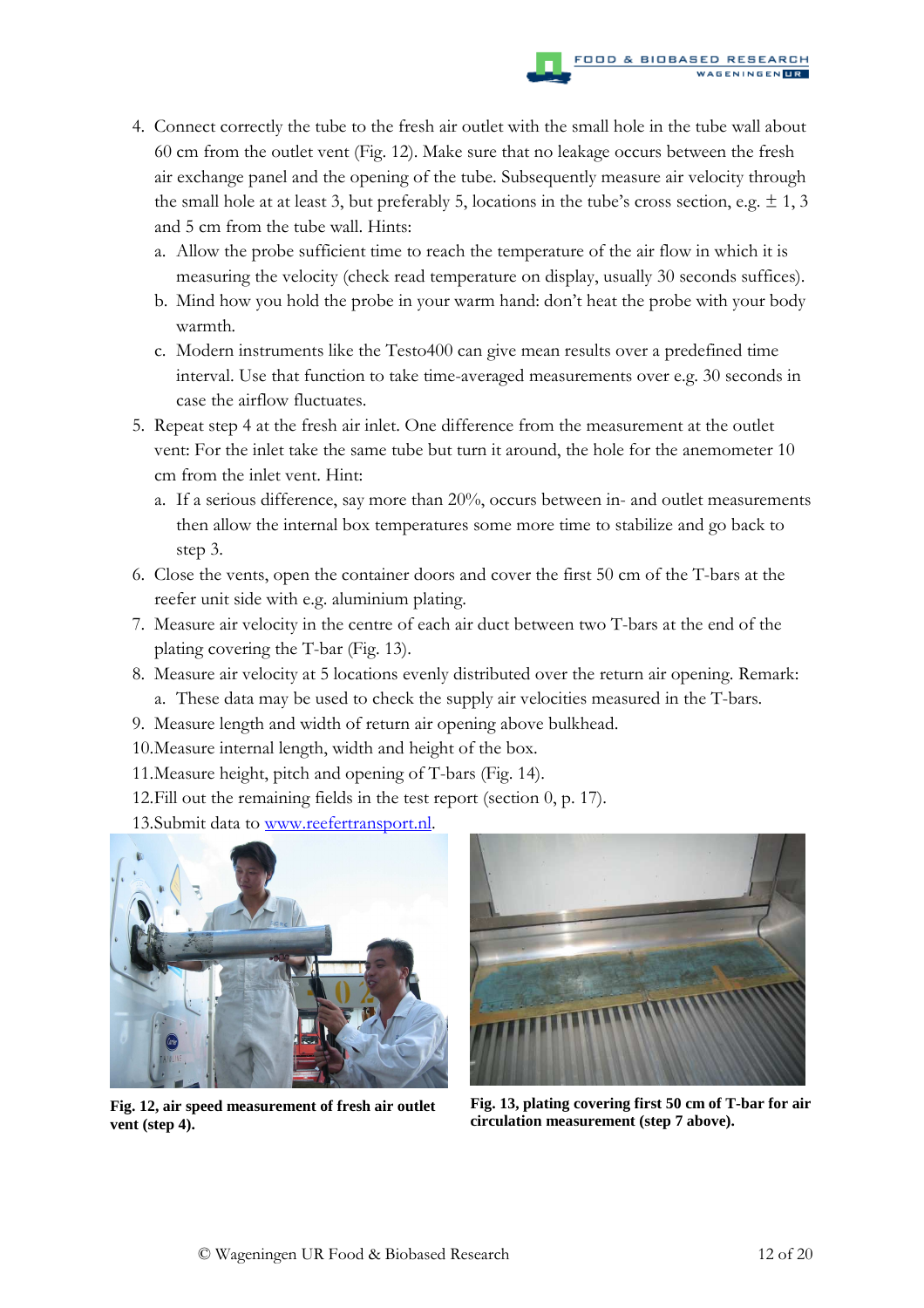

#### **4.3 Calculation of fresh air exchange and – circulation fold from the collected data**

After collection of the data and submission of the test report according to the procedure described in chapter 4.2 the air exchange fold and circulation fold are computed according to:

$$
\text{Air exchange fold} = \frac{0.96 * \frac{\pi}{4} * (\text{tube diameter})^2 * 3600 * \frac{1}{n} * \sum_{i=1}^{n} v_{\text{inlet/outlet}}^i}{L_{\text{int ernal}} * W_{\text{int ernal}} * H_{\text{int ernal}}}
$$
 [h<sup>-1</sup>] (1)

and

$$
\text{circulation fold} = \frac{0.757 \times H_{T-bar} \times W_{\text{int ernal}} \times 3600 \times \frac{1}{m} \times \sum_{i=1}^{m} v_{T-bar}^{i}}{L_{\text{int ernal}} \times W_{\text{int ernal}} \times H_{\text{int ernal}}}
$$
 [h<sup>-1</sup>] (2)

where

 $v_{\text{inlet}/\text{outlet}}^i$  = the i-th air velocity measurement in fresh air inlet and outlet  $n =$  number of air velocity measurements in fresh air inlet and outlet ( $n \ge 6$ )  $v_{T-bar}^i$  = the i-th air velocity measurement in the T-bars

 $m =$  number of air velocity measurements in T-bars, usually  $m = 36$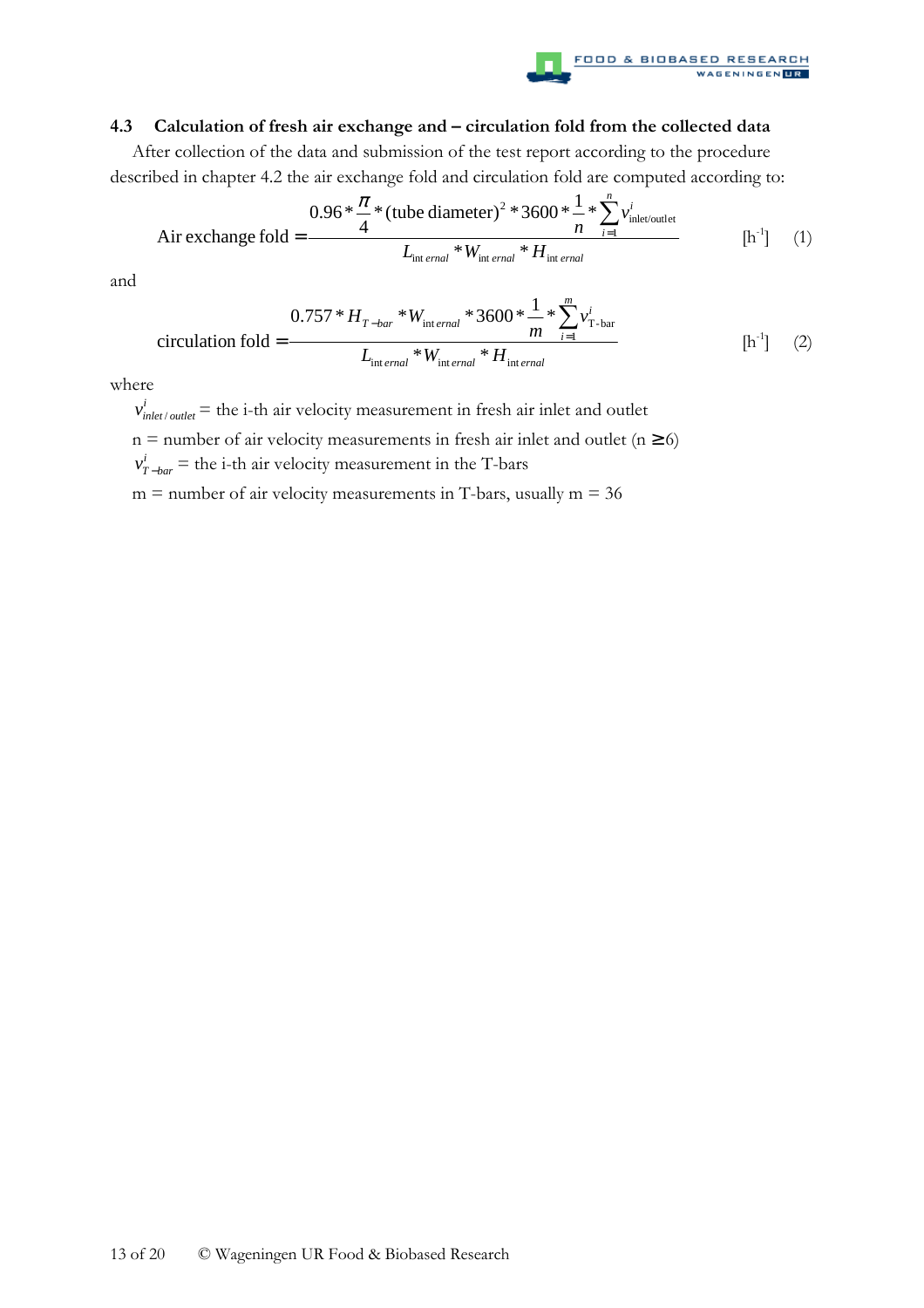## **5 Remarks on the items indicated in the test report**

The blank ATO test report is shown in Annex 1, p.17. This section gives some extra information on the items requested in the test report. The test report is divided in 4 parts: general information, information about the unit, information about the box and information on air circulation and air exchange. Section 5.1 till 5.4 each discuss one such part of the test report.

## **5.1 General Information**

It is the intention to test one container out of 100 during the production of a series of more than 100 containers. For series of less than 100 containers one container will be regarded as representative for the series. The test container can be chosen at random. The fleet-number or the owners-number (XXXU – yyyyyy[y], X being letters, y being numbers) of the inspected container has to be filled in on the form together with the range of (maximally 100) ownersnumbers the container is chosen from.

## **5.2 Information about the reefer unit**

Some general information is required, like the name of the unit manufacturer and the unit model. That information is used to assess amongst others the refrigeration capacity, heating capacity and the temperature control range. Especially that last feature proved important in recent years, as iris bulbs were sometimes shipped at  $+30$  °C while for many reefer units that was beyond the range of possible temperature setting. Nowadays nearly all newly manufactured units seem to allow a set temperature up till +30 °C.

Another item required to fill out is the manufacturing date of the unit. It becomes important after 5 years as flowerbulb exporters strongly prefer units and boxes younger than 5 years.

The last issue requested about the conditioning units, is the presence of extra facilities. At the moment the extra facilities registered are dehumidification, humidifier, CA and MA. Nowadays only dehumidification really matters to flowerbulb exporters. Below a short explanation of each of the four extra facilities is given:

Dehumidification. It is often indicated as humidity control. It means the refrigerating unit is capable of controlled reduction of relative humidity. It requires at least a relative humidity (RH) sensor and the possibility to introduce an RH setpoint.

Humidifier. It means the refrigerating unit is capable of increasing the relative humidity by injecting water in the circulating air, using an atomizer for example. Not used for flowerbulb shipment.

CA is an abbreviation of Controlled Atmosphere. This means that an auxiliary apparatus is present to control the  $CO_2$  level and the  $O_2$ -level of the air inside the container. The container box has to be almost airtight. It requires at least O2 and CO2 sensors and the possibility to introduce setpoints for O2 and CO2. Examples: Everfresh, Nitec.

MA is an abbreviation of Modified Atmosphere. It means that the regular atmosphere of 21%  $O_2$  and 0.03%  $CO_2$  is modified, but automatic full control of O2 and CO2 is not possible. Examples: Transfresh, AFAM+, eAutofresh. MA usually means that the container is provided with a CO2 sensor activating a control device if CO2 rises above requested/acceptable levels. Moreover a valve may be present enabling the manual injection of a (high nitrogen) gas-mixture into the container before start of a shipment. Examples of control devices to reduce CO2 are the opening of fresh air vents (AFAM+, eAutofresh) or circulating the container air over a CO2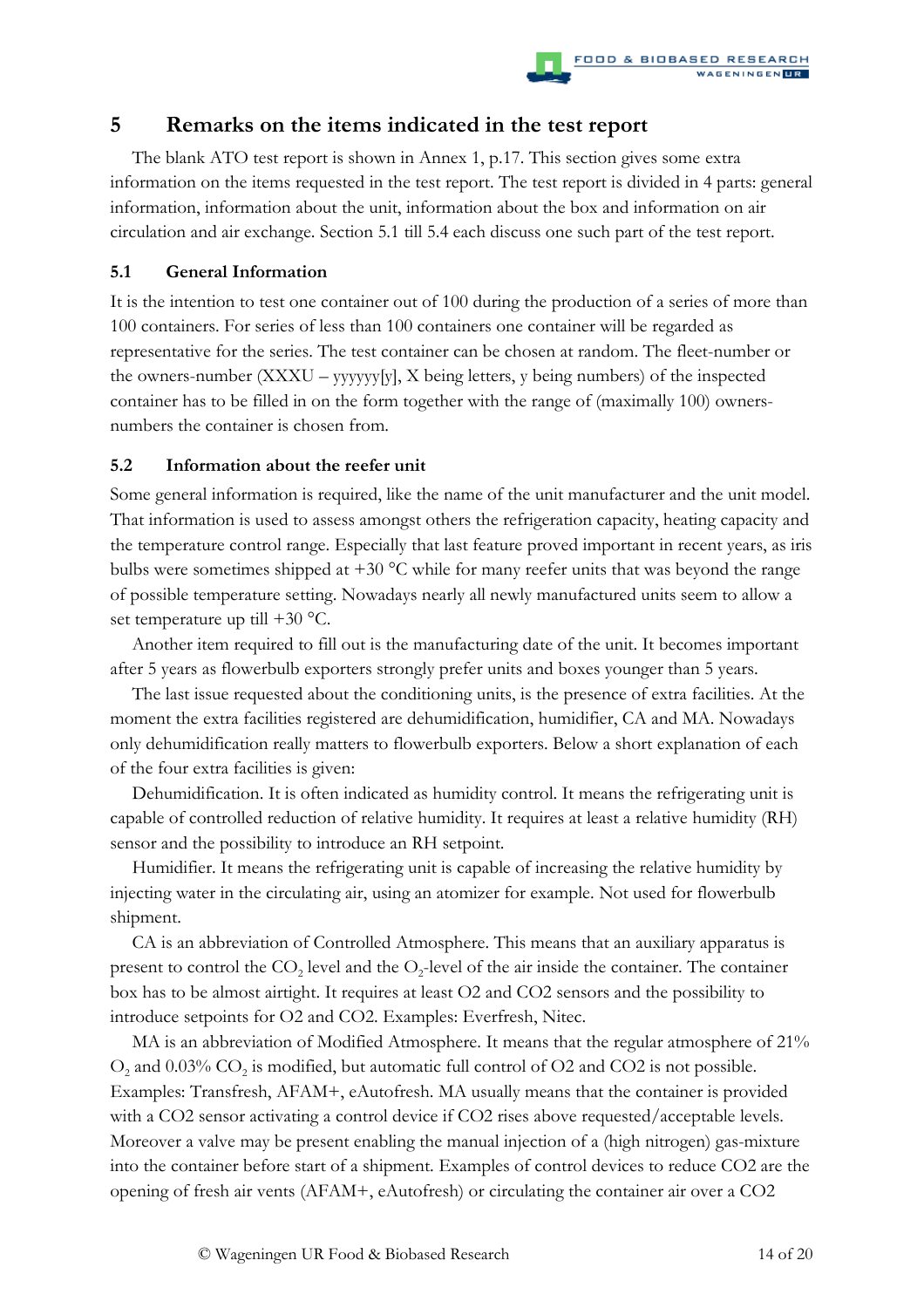absorber, like activated carbon or lime (Transfresh). In transit O2 typically evolves uncontrolled as a result of initial flushing and CO2 control.

#### **5.3 Information about the boxes**

Past experience has learned that containers, even belonging to the same series, can differ in nett interior dimensions. The result is that incidentally a container offered to a shipper is just too small for the planned loading pattern. Differences in nett interior dimensions can result from the use of different batches of metal sheets with distinct profiles for the lining of the inner walls of the containers during the production of one series.

For the ATO certification, the nett internal length is defined as the length of the container from the flat bulkhead till the end of the footing of the floor T-bars near the door. The nett internal width is defined as the smallest distance between the protruding parts of the profiles of the linings of the long side inner walls of the containers. The nett internal height is the distance from the top of the floor T-bars till the ceiling of the container box.

For the height, pitch and opening of the T-bars see Fig. 14. Especially T-bar height is important for temperature homogeneity in the loaded container, as it should facilitate the distribution of supply air through the box, also to the part of the cargo near the doors! T-bar height together with the container width defines the area for the supply of the conditioned air into the container box.



#### **Fig. 14, T-bar floors.**

Number and place of drain holes concerns a requirement, which was added to the original requirements in 1984. This took place after the occurrence of several cases, where excess water was found inside container boxes, wetting the load. This phenomenon occurred mainly when containers passed through hot humid regions. The required high fresh air exchange rate in the case of flowerbulbs can easily cause this type of problem while excess water vapour is sucked in under those conditions. As long as a facility to lower the air exchange rate temporarily under those circumstances is lacking, the problem is not solved definitively. Over the drain openings in front of the containers a high airspeed is maintained while the circulating air passes there through narrow channels. This phenomenon hampers the discharge of water at that point and facilitates the penetration of excess water from the unit compartment into the box. Therefore four drains are required for a world wide ATO certificate: two at the front of the container and a second pair at the back of the container.

In 2012, containers equipped with only 2 drain holes at the door-end can also be certified for the worldwide transport of frozen lily bulbs or for the shipment of non-frozen flower bulbs staying strictly within moderate climate zones during the whole trip.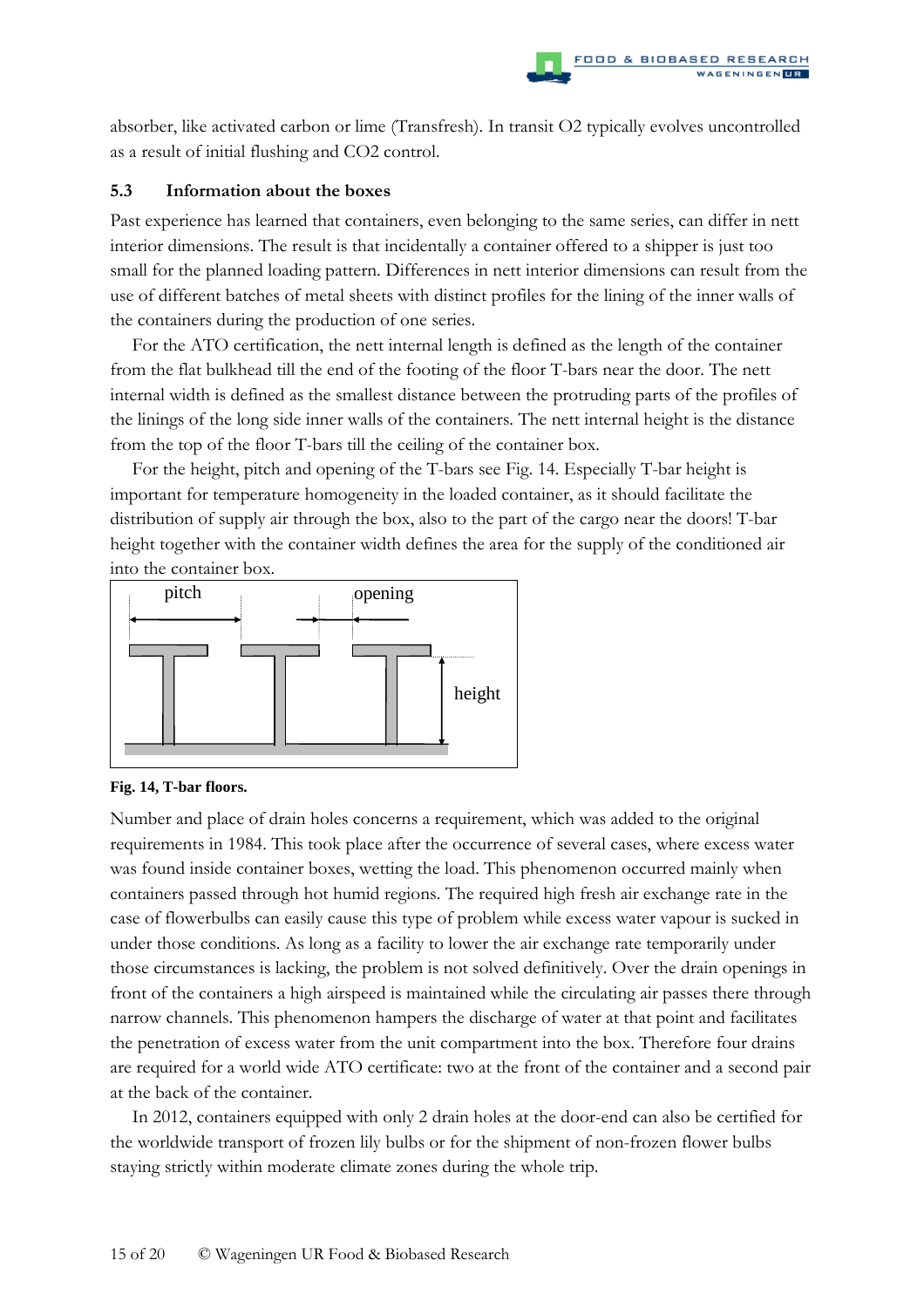The questions about walls, ceiling, bulkhead, door, refer to the material (stainless steel, aluminium, synthetic material etc.) of the inner linings and the presence of a profiled or a flat surface.

#### **5.4 Information on air circulation and fresh air exchange**

Frequency: To establish the circulation and air exchange rates it is necessary to know the frequency of the electrical supply during the measurements: 50 or 60 Hz.

Air circulation in the box usually is bottom-to-top. Other circulation patterns, like e.g. the topto-bottom common in mechanically refrigerated trucks, might occur. For the ATO-certification we request this information to be provided, but it doesnot affect the ATO certificate.

'Dimensions of the return air opening in the bulkhead' for the return air (usual air circulation system) means the dimensions of the opening in the vertical plane. Sometimes there are more open areas than one. In that case we want to know the length and width of the imaginary joint opening in order to be able to calculate the correct joint surface area  $(m<sup>2</sup>)$ .

The vents in the reefer unit for inlet and outlet of fresh air can have different shapes. Fig. 15 shows some of the shapes that used to be common in recent years. On the test report only the area (cm<sup>2</sup>) is requested, without bothering about the exact shape.





Supply air velocity is measured according to the procedure described in section 4.2. After submission of the test report these measurements are used to calculate the air circulation fold according to equation 2, p. 13.

Return air: To have a check on the magnitude of the air circulation rate the mean air velocity of the return air has to be known. It was agreed upon to take five air speed measurements along the longest middle line of the rectangular shaped opening for the return air in the bulkhead of the container: One in the middle, the others with equal distances to the neighbouring points and the vertical edges of the opening. The surface for the return air is sometimes divided over more than one opening. In that case and for openings with a relative small area take three air speed measurements per opening. The area referred to is the area of the opening(s) in the vertical plane of the bulkhead, even if the return opening of the unit itself (grill) is not in that vertical plane.

Air exchange: fill out the air velocity measurements collected according to the procedure described in chapter 4.2, p. 11. Without tube the fresh air exchange rate of the container is difficult to measure precisely in the field. One problem is that the accessibility of the inlet and outlet openings is hampered by the slide cover. This slide cover also often complicates the use of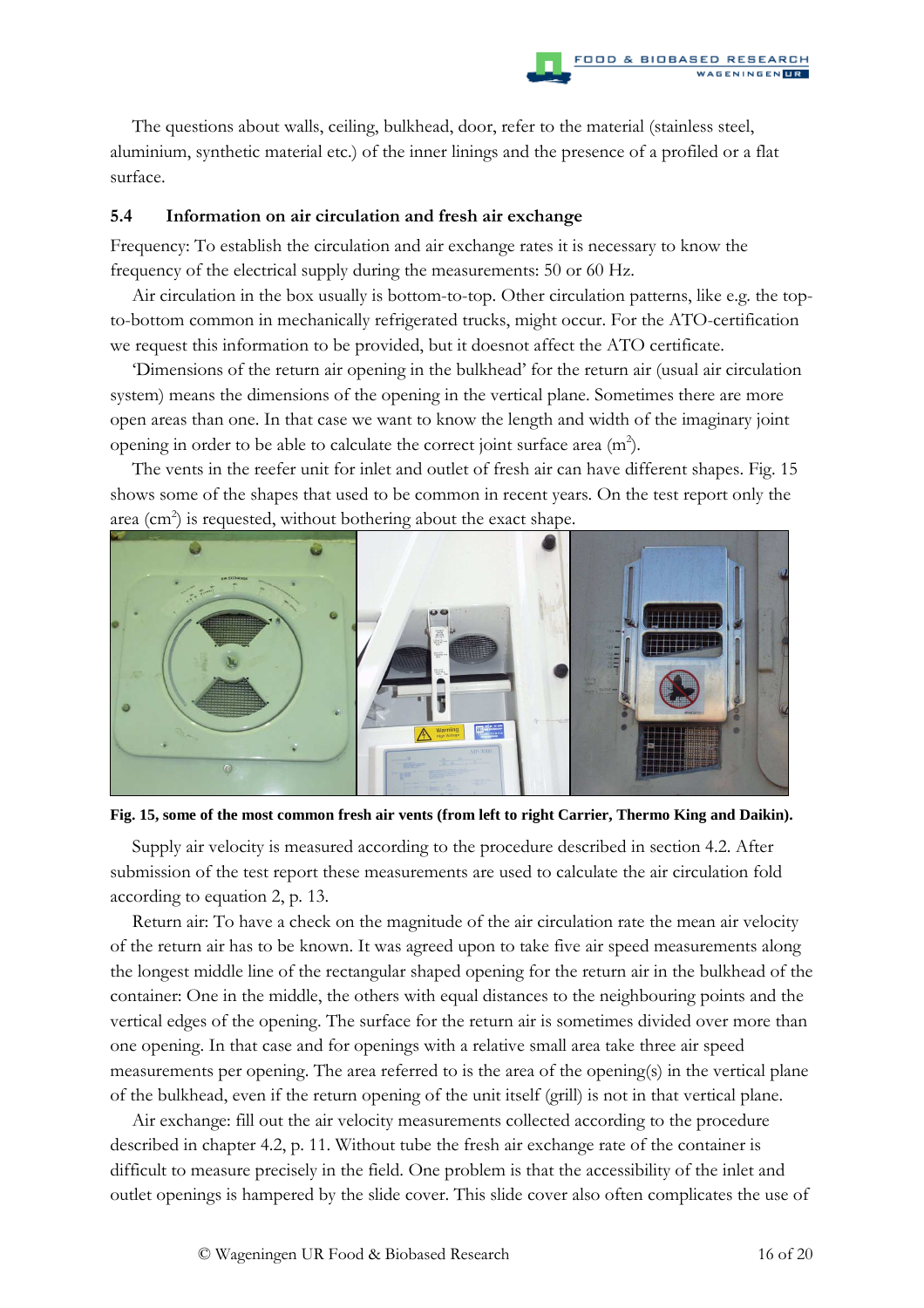a tube. In situations where the use of a tube is not practically feasible the air exchange may be measured by measuring the airspeed at least 5 spots evenly distributed over the inlet and outlet opening and multiplying the mean of these figures by the measured area of the opening. In that case the fresh air exchange rate found for the outlet is the decisive figure. The fresh air exchange rate at the inlet serves as a check on the magnitude of the first derived air exchange.

The calculation of the air circulation rate within the box assumes that no object obstructs the return air between the ceiling of the container and the top of the loading. For this reason we advise to keep at least 15cm of headspace between the loading and the ceiling of the container. The maximum loading height for the transport of flower bulbs is indicated on the ATO certificate.

## **Disclaimer**

Wageningen UR and the authors do not accept any liability for damages or losses of whatever nature, which may result, directly or indirectly, from the use of the information contained in this document.

#### **Annex 1: test report for ATO-certification of reefer containers**

<see next two pages>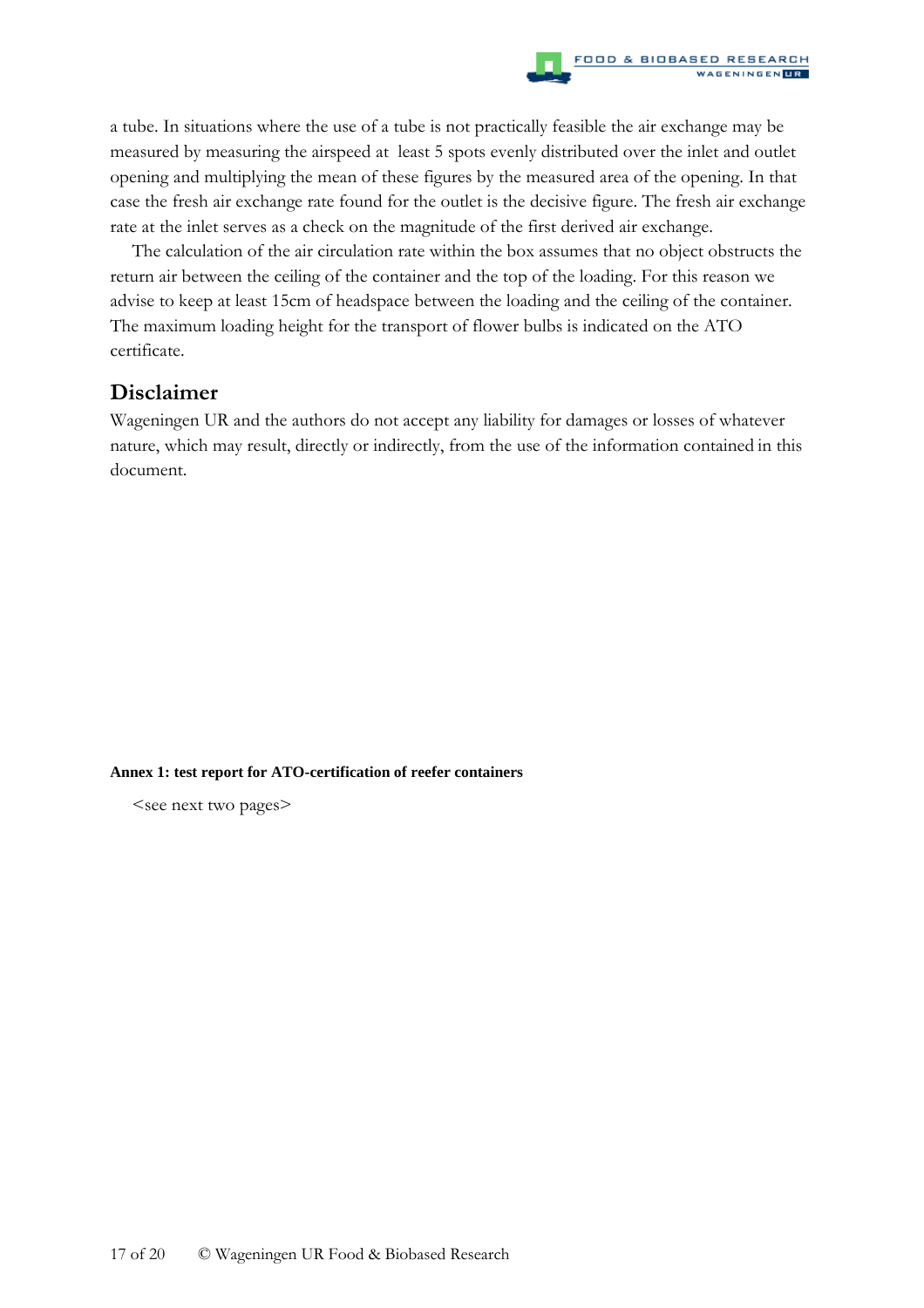# **TEST REPORT for ATO-certification of reefer containers for flowerbulb carriage**



Please submit the data collected in this test report to ATO via www.reefertransport.nl

## **General information:**

| type container (20ft, 40ft, 40ft h.cube)                  |                          |
|-----------------------------------------------------------|--------------------------|
| name container owner                                      |                          |
| commissioning company                                     | owner / box manufacturer |
| Survey company's registration number for this test report |                          |
| identification number test container                      |                          |
| container series ident. numbers                           |                          |

## **Information about the unit:**

| name manufacturer          |          |              |
|----------------------------|----------|--------------|
| model nr. unit             |          | refrigerant: |
| manufacturing date unit    |          |              |
| dehumidification           | yes / no |              |
| humidifier                 | yes / no |              |
| CA (Controlled Atmosphere) | yes / no |              |
| MA (Modified Atmosphere)   | yes / no |              |
| (e.g. Transfresh)          |          |              |

## **Information about the box:**

| name manufacturer box                         |       |       |       |
|-----------------------------------------------|-------|-------|-------|
| model nr. box                                 |       |       |       |
| manufacturing date box                        |       |       |       |
| gross weight (in kg)                          |       |       |       |
| tare weight (in kg)                           |       |       |       |
| nett interior dimensions (in m)               | $L =$ | $W =$ | $H =$ |
| distance ceiling - load mark (in mm)          |       |       |       |
| height, pitch, opening T-bars (in mm)         | $h =$ | $p =$ | $Q =$ |
| number of T-bars                              |       |       |       |
| number and place drain holes                  |       |       |       |
| wall: material, profile (present/not present) |       |       |       |
| ceiling: material, profile (pres./not pres.)  |       |       |       |
| bulkhead: material, profile (pres./not pres.) |       |       |       |
| door: material, profile (present/not present) |       |       |       |

Please submit the data collected in this test report to ATO via www.reefertransport.nl

**ATO, P.O.box 17, 6700 AA Wageningen, The Netherlands** T: +31-318-480084; F: +31-317-483011; E: ReeferCertification.ATO@wur.nl